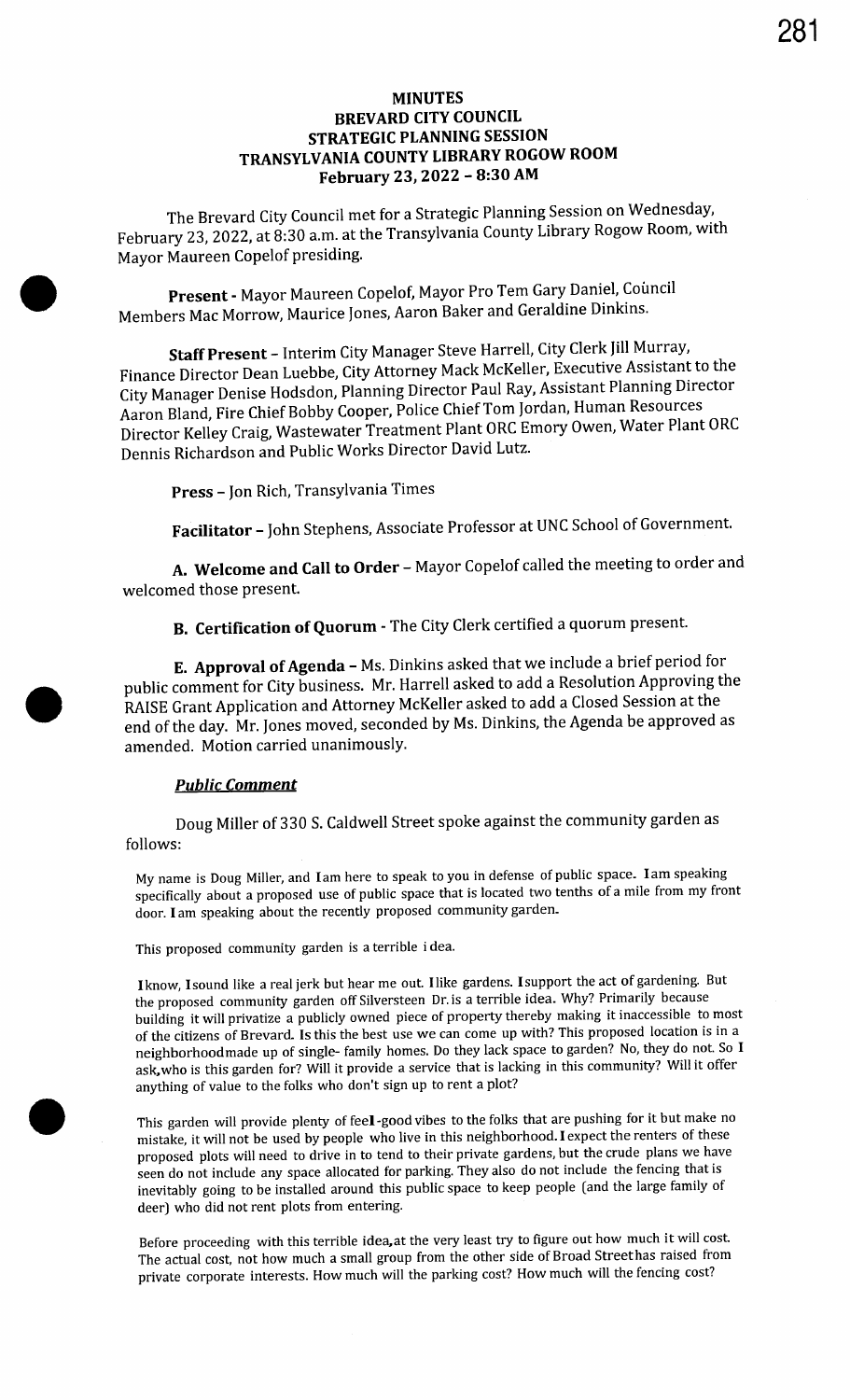How much will the ongoing maintenance add to the city budget? How much will this cost the city to pay staff who will need to process payments and manage the assignment of garden plots? This project will have an impact on the city budget. It should be considered as a part of the yearly budgeting process which is subject to greater oversight and public scrutiny. Approving this project in <sup>a</sup> one-off vote is ill-advised and does not ensure transparency in government.

This underserved neighborhood, which I happen to live in isn't going to be served by this proposed garden. I was never asked if Isupport this use of public space and it seems to me my neighbors weren't asked either. There are certainly better ways to use this valuable public space that will better serve this neighborhood and the community at large. I urge you to try and identify those opportunities before making <sup>a</sup> rushed decision that will serve few while ensuring corporate donors reap the public relations benefits.

jinx Bedrine of Brevard spoke in favor of the community garden. She said gardens bring generations together as a family, homeschool groups, intergenerational. It's an incredible space, a park with a purpose. The reason for the charge is for the definite dedication to the plot, that's skin in the game. The fence is to keep deer out, not the public. I'm willing to donate a greenhouse and I would like to have plant sharing and I would like the 4H Club to give seedling. It will bring diversity and generations together and hopefully extra produce to give to the food bank.

Bart Renner, Extension Agent at the NC Cooperative Extension said we would assist in whatever way we can. I want to note that it falls within our mandate within the community and we would assist City Admin in any way that we can. I just wanted to note that we are here with our professional expertise.

Mark Burrows, Policy Lead for Blue Zones Project, said we are supportive of this effort and we have worked at the request of the City to identify what land could be used for this. We have worked with Gaia Herbs who would donate fund to this and help. We are trying to bring community together on this and it will still remain public land. Blue Zones is working with the City and will cover the cost for anyone that cannot afford to garden. Parking is always an issue and there is parking across the street at the skate park. We expect people to walk to it. Lastly, Blue Zones will help the community work on how it will be used in the future.

Mayor Copelof closed public comment.

# Business Agenda

Resolution No. 2022- 04 Directing the Clerk to Investigate the Sufficiency of a Petition for an Annexation - Pisgah Forest Outdoors. Mr. Morrow moved, seconded by Mr. Daniel to approve the resolution as presented. Motion carried unanimously.

#### RESOLUTION NO. 2022-04

#### A RESOLUTION DIRECTING THE CITY CLERK TO INVESTIGATE THE SUFFICIENCY OF A PETITION FOR AN ANNEXATION PURSUANT TO NCGS 160A-31, AS AMENDED

WHEREAS, a petition was received on December 12, 2021, requesting the annexation of a contiguous area described in said Petition as the Pisgah Forest Outdoors, LLC, 11 Mama's Place, Pisgah Forest, NC 28768, consisting of 7. 13 acres, more or less, be annexed into the City of Brevard. ( Tax Property Identification Number: 8597-46-3093-000);

Metes and Bounds Property Description:<br>Beginning at a rebar marking the northwest corner of the parcel shown as Tract D on the Plat Beginning at a rebar marking the northwest corner of the parcel shown as Tract D on the Plat recorded in Plat File 16, Slide 363 and the same corner shown as Tract C ( Revised) on the Plat recorded in Plat File 16, Slide 396, and being the southwest corner of the Hughes Tract (Book 210, Page 133), and then running with the Hughes line, North 82 degrees 15' 03" East 222.20 feet to <sup>a</sup> rebar in <sup>a</sup> branch, the northwest corner of the Walmart parcel (Book 560, Page 344); then South 23 degrees 10'52" East 123.60 feet to a rebar; then South 34 degrees 48' 26" East 161. 11 feet to a rebar in a stump; then South 27 degrees 51' 32" East 280.49 feet to a concrete monument; then South 06 degrees 51' 31" East 8.35 feet to <sup>a</sup> concrete monument; then South 20 degrees 37' 21" West 231.82 feet to a rebar; then continuing South 20 degrees 37' 21" West to an iron rod set at the northeastern corner of Tract D ( Revised) shown on the Plat recorded in Plat File 16, Slide 396; then North 69 degrees 23' 38" West 129.95 feet to an iron pipe; then North 48 degrees 07'13" West 413.65 feet to a 1 3/4" iron pipe in the line of the U.S. Forest Service; then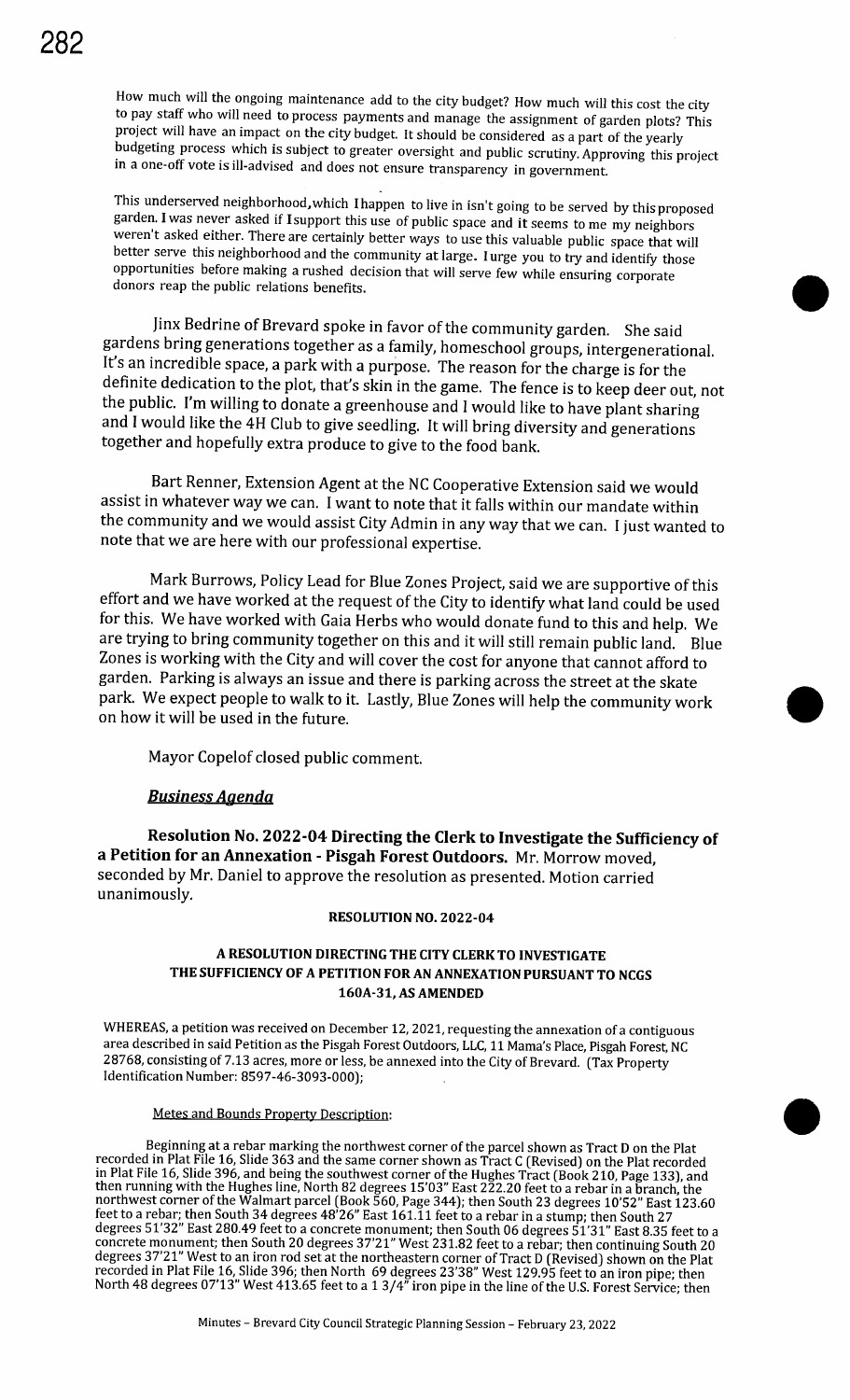with the Forest Service line, North 05 degrees 01'25" East 514.33 feet to the point of Beginning; containing 7. 13 acres, and shown as Tract C ( Revised) on the Plat recorded in Plat File 16, Slide 396.

WHEREAS, said Petition has been received by the City Council of the City of Brevard, North Carolina; and

WHEREAS, NCGS 160A-31, as amended, provides that the sufficiency of the Petition shall be investigated by the City Clerk before further annexation proceedings may take place; and

WHEREAS, the City Council of the City of Brevard deems it advisable to proceed in response to this request for annexation.

NOW THEREFORE, BE IT RESOLVED BY THE CITY COUNCIL OF THE CITY OF BREVARD, NORTH CAROLINA:

Section 1. The City Clerk is hereby directed to investigate the sufficiency of the above described Petition and to certify as soon as possible to the City Council the result of her investigation.

Section 2. This Resolution shall become effective upon its adoption and approval. Adopted

and approved this the 23rd day of February, 2022.

# Authorization to Move Ahead with Community Garden on Silversteen

Drive. Mr. Harrell explained that City Council sent this back to the Parks, Trails and Recreation Committee for consideration and they voted unanimously to move forward with the garden. After <sup>a</sup> brief discussion, Mayor Copelof called for <sup>a</sup> vote. Mr. Morrow moved, seconded by Mr. Jones to move forward with the community garden. Motion carried 3-2 with Ms. Dinkins and Mr. Baker being nays.

Resolution No. 2022- 05 Authorizing the City Manager to Apply for a Rebuilding American Infrastructure with Sustainability and Equity (RAISE) Grant for the Construction of the Ecusta Trail and Estatoe Trails. Mr. Ray explained that the U.S. Department of Transportation has published <sup>a</sup> Notice of Funding Opportunity for \$1.5 billion in grant funding through the Rebuilding American Infrastructure with Sustainability and Equity ( RAISE) discretionary grant program. This program helps communities around the country carry out projects that have significant local or regional impacts. The \$1.5 billion in available funding for 2022 represents a 50 percent increase in available funds compared to last year. Staff is proposing that City Council authorize the City Manager to apply for the 2022 RAISE grant opportunity, and partner with Conserving Carolina to secure funding to cover the cost of grant writing. To achieve this, Conserving Carolina would apply for Leverage Funds from Dogwood Health Trust. The grant writing team this year would be <sup>a</sup> collaborative effort between Alta Planning + Design, and Julie Metz ( Conserving Carolina's choice for its funded consulting services). Additional funds would be secured by Conserving Carolina to pay for a consultant, Robert Mariner, as introduced by Julie, to help the City prepare a strategy to bolster political support at the local, state, and federal levels. The City's project this year would be the design and construction of the Estatoe Trail and the Ecusta Trail, which is paired down from last year' <sup>s</sup> project, which included streetscape improvements among other things. Staff and consultants believe that narrowing its focus to <sup>a</sup> multimodal project with regional ties to its neighboring county will essentially declutter our application. Staff recommends that City Council adopt the resolution as presented. Mr. Morrow moved, seconded by Ms. Dinkins, to approve the resolution as presented. Motion carried unanimously.

#### RESOLUTION NO. 2022-05

#### A RESOLUTION AUTHORIZING THE CITY MANAGER TO APPLY FOR A REBUILDING AMERICAN INFRASTRUCTURE WITH SUSTAINABILITY AND EQUITY (RAISE) GRANT FOR THE CONSTRUCTION OF THE ECUSTA AND ESTATOE TRAILS

WHEREAS, The City of Brevard has long valued quality multi-modal transportation infrastructure to meet the needs of our citizens, a value expressed through numerous public input efforts and planning processes over many years of various studies; and

WHEREAS, the City has invested in multiple transportation related plans and partnered with other regional entities to develop these plans, including the: Downtown Masterplan of 2002, 2012 and 2021, the FHWA supported Ecusta Rail Trail Planning Study and Economic Impact Analysis of 2012, the Comprehensive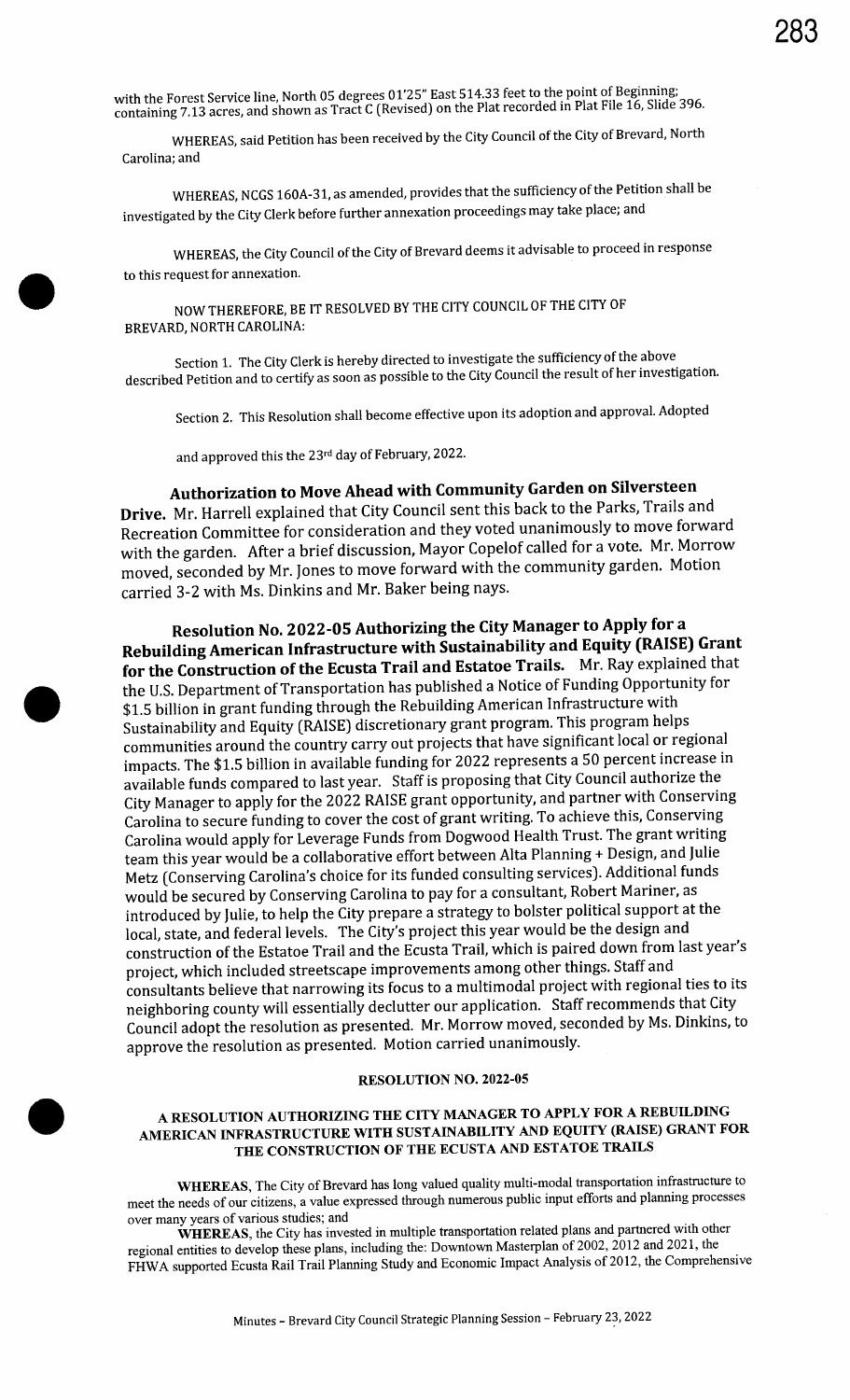Transportation Plan of 2007 and 2025, the Brevard Bicycle -Friendly Community Improvement Plan of 2018, the Transylvania County Bicycle Plan of 2019, the Blue Ridge Regional Bike Plan, and the Brevard Comprehensive Pedestrian Plan of 2006 and 2018, to name <sup>a</sup> few; and

WHEREAS, these plans and investments confirm the interest to provide efficient alternative modes of transportation such as bike, transit, pedestrian and multi -use spaces in existence and coordination with traditional vehicular use corridors; and

WHEREAS, Brevard understands that <sup>a</sup> safe, reliable, affordable and accessible transportation system for all users is essential to the quality of life of our residents and to the health of our economy; and

WHEREAS, as stated in Resolution 2021-21, approved June 21, 2021, the City of Brevard has committed to taking on <sup>a</sup> lead role in securing funding, overseeing construction, and managing the public use of the section of the Ecusta Trail within Transylvania County; and

WHEREAS, the Ecusta Trail is a 19-mile regional trail system connecting Transylvania County to Henderson County that will bring many recreational, public health, and economic benefits to local residents and businesses within and beyond the City of Brevard; and

WHEREAS, the United States Department of Transportation has issued another round of its Rebuilding American Infrastructure with Sustainability and Equity (RAISE) discretionary grant program, providing \$ 1. <sup>5</sup> billion of funding for planning and capital investments in surface transportation infrastructure, to be awarded on a competitive basis for projects that will have a significant local or regional impact; and

WHEREAS, RAISE funding can support roads, bridges, transit, rail, ports or intermodal transportation that include, implement or enhance safety, economic competitiveness, quality of life, environmental sustainability, state of good repair, innovation, and partnerships; and

WHEREAS, City Staff is proposing that City Council authorize the City Manager to apply for the 2022 RAISE grant opportunity, and partner with Conserving Carolina to secure funding to cover the cost of grant writing. To achieve this, Conserving Carolina would apply for Leverage Funds from Dogwood Health Trust. The grant writing team this year would be <sup>a</sup> collaborative effort between Alta Planning + Design, and Julie Metz (Conserving Carolina's choice for its funded consulting services). Additional funds would be secured by Conserving Carolina to pay for a consultant, Robert Mariner, as introduced by Julie, to help the City prepare a strategy to bolster political support at the local, state, and federal levels.

WHEREAS, the 2022 RAISE applications are due by April 14, 2022, at 5:00 pm and notification of awards is expected on or before August 12, 2022; and

# NOW, THEREFORE, BE IT RESOLVED BY THE CITY COUNCIL OF THE CITY OF BREVARD, NORTH CAROLINA THAT:

SECTION 1. The City Manager is hereby authorized to apply for a RAISE grant and accept funding for the design, construction, and implementation of the City of Brevard's Estatoe Trail and the Transylvania County portion of the Ecusta Trail.

SECTION 2. This Resolution shall become effective upon its adoption and approval.

Adopted and approved this the  $23<sup>rd</sup>$  day of February, 2022.

#### Welcome and Introductions

John Stephens introduced himself and went over the rules and layout of how the day is going to go.

Mayor Copelof gave <sup>a</sup> PowerPoint review of strategies (Accomplishments and Lessons) from 2018-2021. (On File).

- o Mr. Harrell recommended that Brevard consider <sup>a</sup> GIS System. You can use it to identify the line within 6 feet of where the cap would be.
- <sup>o</sup> Mr. Jones asked if that would be in line with what the County does and Mr. Harrell said yes. Mr. Jones suggested that City Council consider updating the utility mapping system that Mayor Copelof mentioned under infrastructure".

Mr. Stephens asked Council what are your observations or any lessons of how the Town Council and staff have planned and tried to execute priorities since 2018.

- o Mr. Jones said he noticed that things change and priorities change with the times because when <sup>I</sup> look back at this list, the priorities are pretty good but today sitting here looking back at those, there's a lot that I think could be reversed so that's the importance of these retreats to decide what direction we need to go in.
- <sup>o</sup> Ms. Dinkins said my immediate reaction is that we're talking about <sup>a</sup> four year time span. Our Mayor did a good job at highlighting all of the things that have been done. My observation is that a lot of this has been done very recently and that there was a timespan where very little got done. I'd like to point out that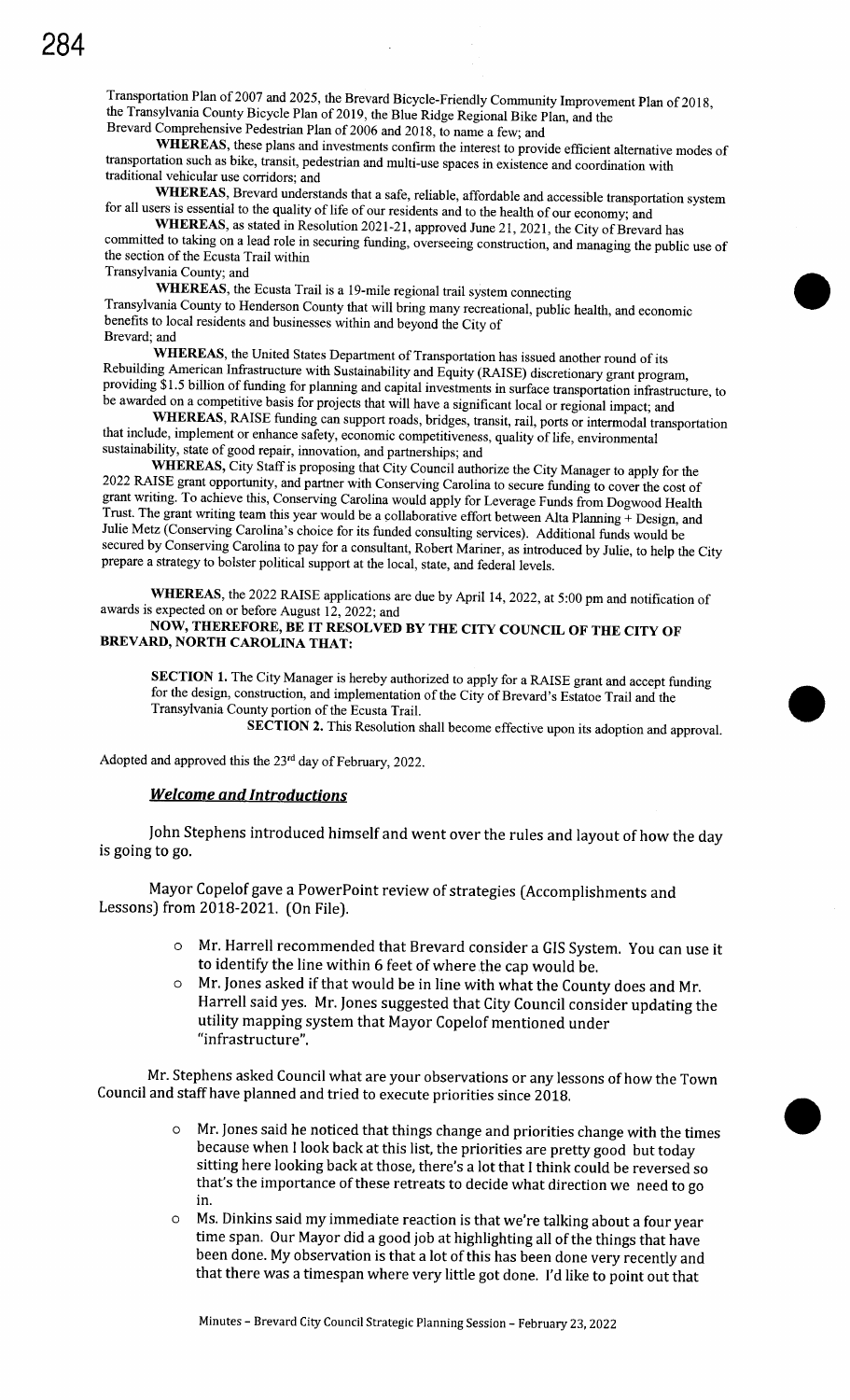the Tannery Park Skate Park, kind of shifted the landscape because it was <sup>a</sup> project that was heavily supported by the community to raise \$73,000 in private funds. Then we tried to work with the City to build this project because the City did not have <sup>a</sup> good process and things went <sup>a</sup> little hinky. But, after that project was completed and the City accepted it, suddenly things started happening in short order. So, I want us to look forward and talk about pacing because in my mind, in four years, we have not done enough for the bike trail.

- <sup>o</sup> Mr. Morrow said he appreciates the Mayor's report because it does show <sup>a</sup> lot of movement particularly during COVID. So when you think about a small town that can accomplish anything during COVID, it's <sup>a</sup> compliment to the people in this room. One of the reasons we didn't do <sup>a</sup> whole lot before was because we were up to our necks in utility upgrades and that was all prior to this but we didn't have <sup>a</sup> choice in those cases so <sup>I</sup> think we' ve come <sup>a</sup> long way. It's always good to look back and we can be proud of where the City has been in the last decade. Not many towns our size have been able to accomplish what we have, so I'm not worried about the process.
- Mr. Daniel said he thinks it's good to look back and it's good to see the things that have been accomplished. It's also interesting to see how priorities have changed. I see workforce housing got one dot last time and <sup>I</sup> think that would be very different today. The other thing is some of the stuff that has become more and more important such as street paving, sidewalk repairs, things of that nature, so it's <sup>a</sup> good reminder.
- <sup>o</sup> Mr. Baker said he thinks it's interesting how the priorities haven't changed but also how they have changed. Specifically, the workforce and affordable housing. It's great that they're on here but knowing what we know today, it's <sup>a</sup> little shocking that they're at the bottom of each section, but we'll talk about where they rank today. It's certainly at the top of my list. I think Council Member Dinkins makes <sup>a</sup> good point, the bike path is <sup>a</sup> process, it takes <sup>a</sup> lot of time working out rights-of-way, getting funding and all that. The word <sup>I</sup> would say is focus" and <sup>I</sup> look forward to moving forward.
- <sup>o</sup> Mayor Copelof said what jumps out at her is " balance". We didn't put all of our efforts into one thing. We balanced our efforts across a number of different areas and when you look at each area, you can see we put resources and time and money across there to get a number of different priorities complete and to me that's one of the most important things that we need to look at. How do we achieve real balance so that we really are providing support across the demographics for our community with limited fiscal resources and that we are supporting from toddlers to the elderly in all of the different sections of town, all of the different diversity that makes up our City and that we balance that support so that enhancements aren't just happening in one place, they're happening everywhere, in the entire community. If you look at our priorities from three years ago and you ask me if <sup>I</sup> think we were successful, I would say yes. In the majority of these areas, we were successful in supporting and balancing and working towards those priorities.

 $\sim$  10:12 AM took 15 Minute Break  $\sim$ 

# **Trends and Factors Affecting Brevard**

#### Factors:

Mr. Baker - Housing needs to be <sup>a</sup> top topic, it's <sup>a</sup> value. Small town charm, balance and density.

Ms. Dinkins - Rent. We want high schoolers to graduate and be able to start a trade here. I don't want Brevard to become a " resort town".

Mayor Copelof - A lot of our traditional communities are being displaced. How do we grow and maintain the equity for traditional families that have been here for years. The entire infrastructure, roads, sidewalks, extension of sewer etc. How do we, as a City, make sure that we have an infrastructure that supports the health and wellbeing of our citizens and that supports the community?

Mr. Daniel - Agreed with everyone and all of it is important.

Mr. Jones - Short Term Rentals/ Workforce Housing

Continuing to maintain our existing infrastructure and extending and enhancing it where we can.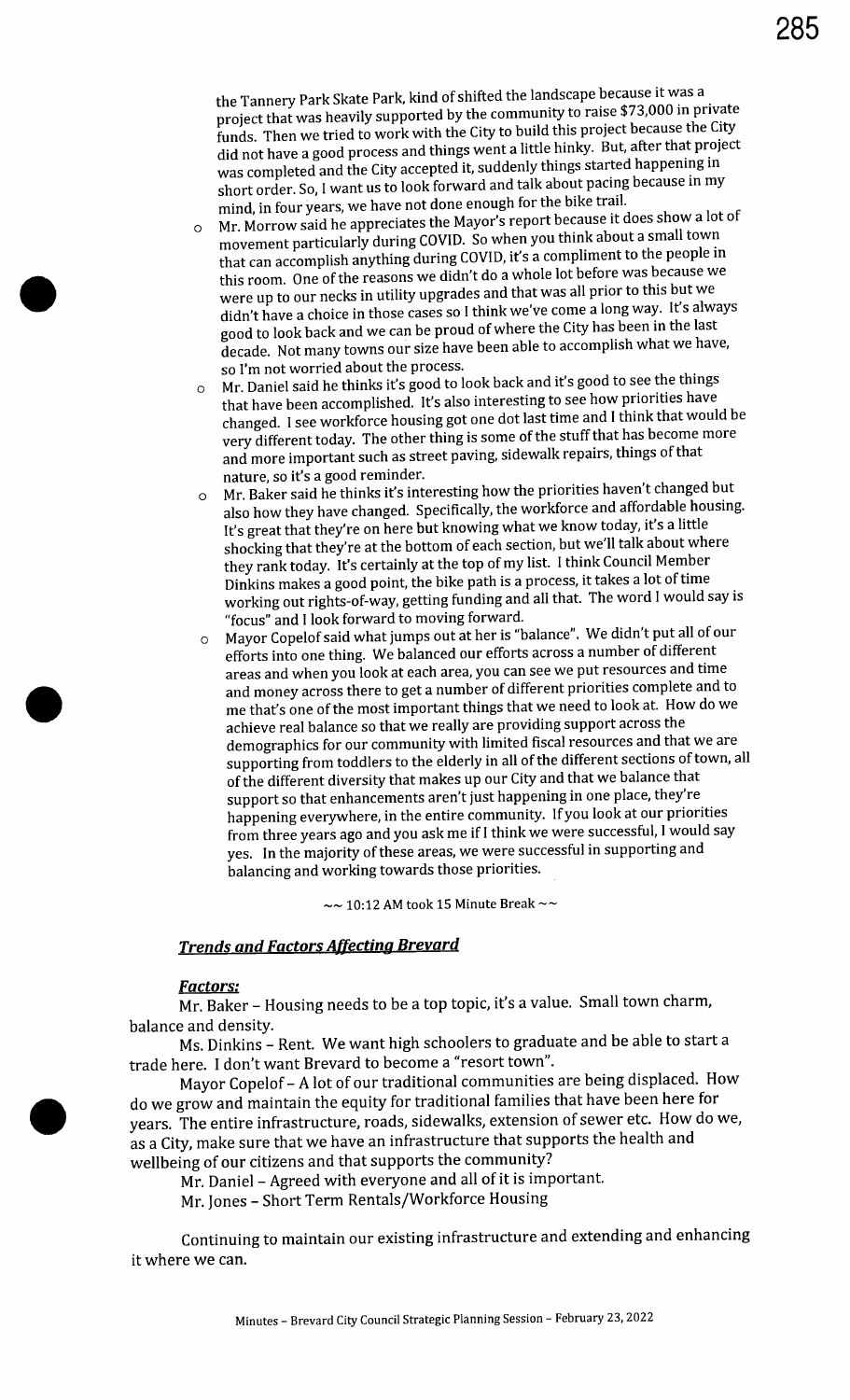# Trends:

Mayor Copelof - Would like to see us collaborate and partner more with the County. I think we share goals with housing and also the development of the Ecusta Trail.

Mr. Baker - History is something to share. Being forward thinking in terms of what we can work on now and not worry about how it went in the past.

Mr. Jones - We can add economic development i.e., Sylvan Sport. We worked with the County on that.

#### 6 Years Out:

Mayor Copelof - Environment and sustainability. How are we being proactive with policies and examples we set in terms of protecting our environment? We could also partner with the County.

Mr. Jones - Biomass; the reputation we have is Brevard, Bikes and Brews.

Mr. Baker - Cycling. Bike infrastructure. We' ve been given this distinction of being the biking capital of the south but not necessarily what we've done with the community. Tourism based economy and finding balance with that. Transylvania County Tourism is another group that we should be partnering with.

Ms. Dinkins - If we connect our multi-use path, everything else will come.

# What Will Brevard Be Great For in 2028?

Mr. Morrow - Authenticity, understanding what we value and protect and it's <sup>a</sup> shared value.

Mayor Copelof - Our strong sense of community and connection across different segments.

Mr. Daniel - Was going to say what Mayor Copelof said.

Mr. Baker - Not resort.

Mr. Jones - Generational families because they're starting to move out. They can't afford to stay and not seeing the possibilities when it comes to jobs.

Ms. Dinkins - Friendly and feel lucky to be here.

#### **Short Term Strategies and Priorities**

# Fiscal Year 2022-23 Budget Preparation

- o Fire Department Fire Chief Bobby Cooper requested three full-time engineers to work rotating 24 hour shifts; asked to work with HR to increase the minimum pay rate for probationary firefighter from \$8.71/hr. to \$15/hr. over the next few years; consider switching from NCLM to VFIS for apparatus and portable equipment coverage; replace a 1995 4WD engine; increase travel budget by 5000 to cover expenses for final inspection of new rescue truck in Hamburg, NY.
- <sup>o</sup> Police Department Police Chief Tom Jordan requested two new positions; a code enforcement officer and instead of a deputy chief, he would like to have two captains so one position is for an additional captain.
- <sup>o</sup> Public Works / Water & Sewer Fund Public Works Director David Lutz is requesting four new positions. One position in Building and Grounds; two in Sanitation and one the Water Distribution Division.
- $\circ$  **Mary C. Jenkins Community Center Operations** Mr. Harrell explained that a Memorandum of Understanding (MOU) will include the hiring of a Community **Public Works / Water & Sewer Fund** – Public Works Director David Lutz is<br>requesting four new positions. One position in Building and Grounds; two in<br>Sanitation and one the Water Distribution Division.<br>**Mary C. Jenkins Com** Center Director who will report to the City Manager and would also oversee the Depot Railroad Avenue Park and the French Broad Community Center. Salary range is the hiring rate of \$20.87/hr. or \$\$43,402 annually and after six months \$21.91/hr. or \$45,572 annually.
- o **Communications/IT** Mr. Harrell explained that the purpose of providing inhouse IT services would provide a much quicker turnaround on computer and internet needs of the City. They would manage the City website, social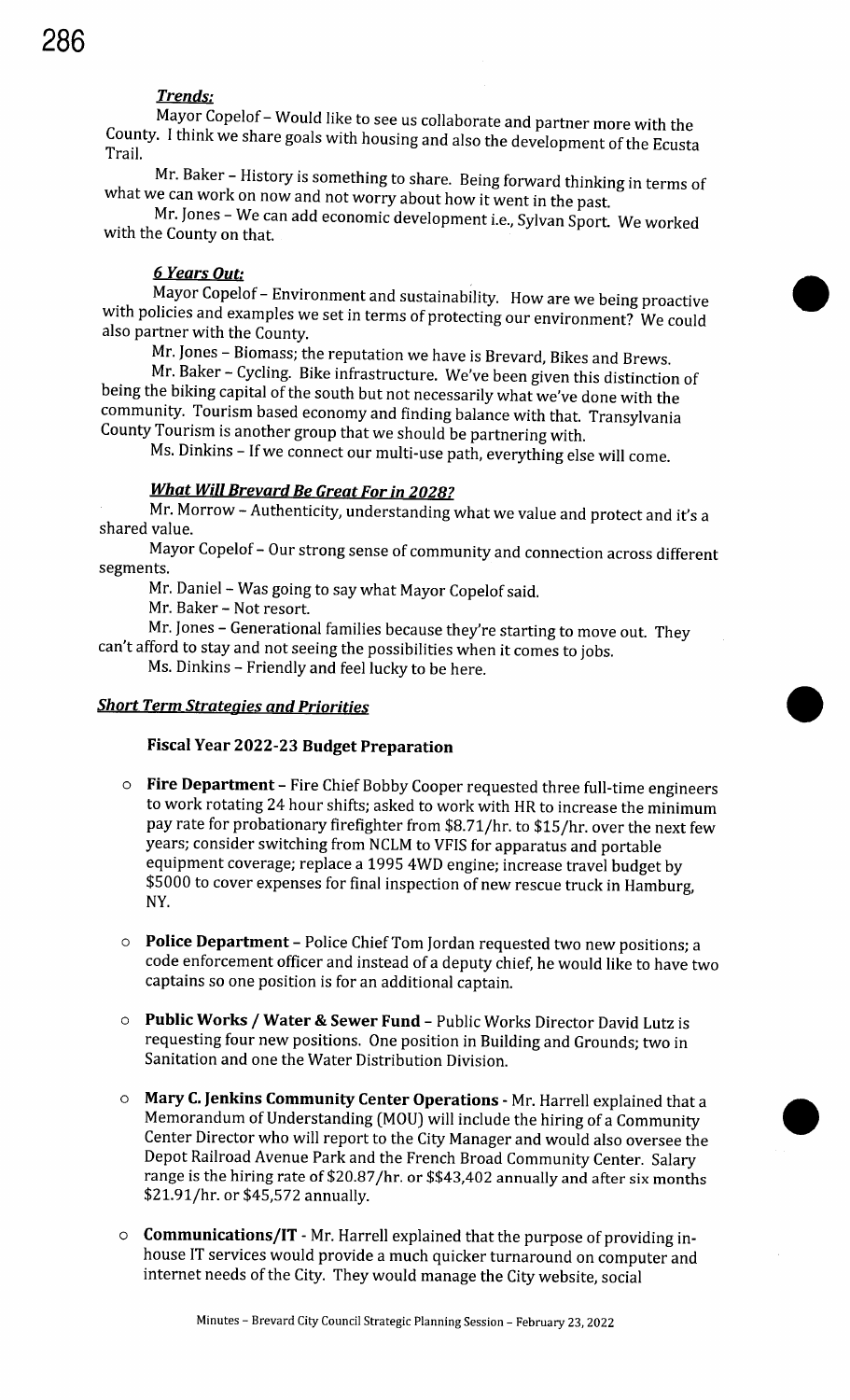marketing, be the point person for public relations etc. The reach out to the public would be very useful with regards to keeping the public advised as to projects and why certain stances have been taken.

<sup>o</sup> Downtown Main Street: Water/ Sewer Work Prior to Repaving - Mr. Harrell explained that the final design of the improvements has been completed and is awaiting NCDOT Encroachment Agreement. Projected construction begin date is projected as 4/1/22 and a construction end date of 9/1/22. The City of Brevard American Rescue Plan Act (ARPA) funding has been slated for this project at a cost of \$600,000 of the \$2. 5 million ARPA funds allocated to the City.

# **Priorities**

Short-Term: Council agreed that hiring 11 new positions across the City is a top priority. The COLA was another topic in terms of retaining quality employees. Mr. Baker asked to see the total ARPA money and also a total head count for the City for the last 10-15 years.

 $\sim$  2:15 PM took 15 Minute Break  $\sim$ 

#### Long-Term:

- o Out of Space. The City is out of space in the current building. If we hire 11 new people, we have nowhere to put them. Mentioned approaching the County about the City using the Courthouse
- o Long Term Parking. How will we grow it and use it
- o New Wastewater Treatment Plant. Working on a grant that would start the process
- o Significant debt through 2030
- o Solar Power
- o Cathey's Creek and its impact on the river
- o Updating our UDO
- o Housing
- o Multi-Use Path
- o Workforce Housing. Perhaps take on a role to advocate for changes in state law
- o Districts. Single family residential homes may make it hard to apply <sup>a</sup> district tax
- o The trail is THE top priority to complete

 $\sim$  3:41PM took 15 Minute Break  $\sim$ 

# **Tracking and Communication of Plans and Priorities**

Mr. Jones - <sup>I</sup> think this has been the best that this Board has communicated with each other and listened to one another. Utilize the mailing of our water bill.

Ms. Dinkins - To me all of our staff is working well, but now that we have a new City Manager and new Finance Director, we have real and realistic opinions.

Ms. Daniel - Our Committee system allows us to work directly with staff on certain issues and it works really well.

Mr. Baker - I think there has been <sup>a</sup> history of information gatekeeping and that's between Council and staff and between the City and the public and some of that was not intentional and some of it was. As we head into <sup>a</sup> new era of getting <sup>a</sup> new City Manager, that's top for me. Getting info from staff and communicating it to us.

Mayor Copelof - I'm very pleased with communication between staff and myself. That IT person is very important. They will be more proactive with social media and making our website more dynamic. I think communication has been improving with the public <sup>a</sup> lot. Also, having more City Council meetings has been helpful.